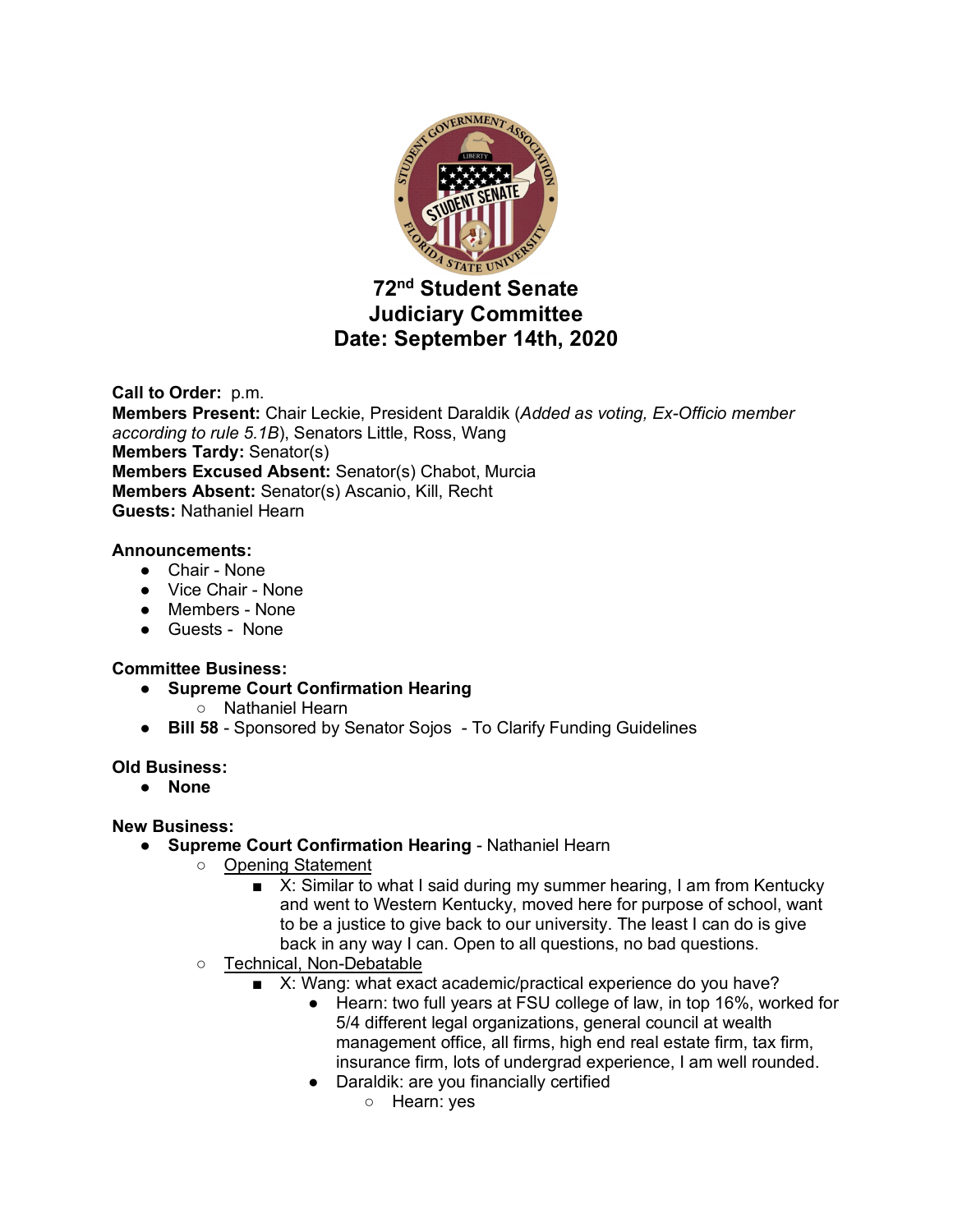- Senator X moves to enter Round Table Discussion
- Senator X seconds
- Round Table
	- X: Darladik: Talk about your experiences, give us more substance and why are you the person to help the student body
		- Hearn: I have come across a lot of different legal matters, the plethora of cases they make you read in school, have a lot of experience, I understand all ends, each party deserves fair shake, it doesn't always seem this way in practice, I can implement those qualities in this legal system
	- Daraldik: we like to understand background of candidates, want to know more about specifics of experiences you've had, last responses haven't given much understanding of background
		- Hearn: the first position, worked for a company bought out by Bayerd, worked in the corporate department for general council, intercompany issues, securities disputes, legal disputes between clients, real-estate issues. After this, worked on high end realestate issues, closings, zoning, regulation, presented with wide variety of cases, separately address each case, with imperial mindset, after this, concluded summer by accepted position with Williams and Coleman, tax law and business law, mergers and acquisitions, got substantive work, was treated like an attorney, had autonomy over real legal matters, drafted legal documents for court, very few edits, everything drafted submitted to court. Been working for the past year and three months, worked for workers comp, heavy workload, sifting through insurance claims, business that does not stop, new for me. Also very involved on campus, executive editor for business review among other activities.
	- Wang: do you have any specific plans to give back?
		- Hearn: I don't have specifics, by give back I mean giving back by applying education to situations, give back my time and impartiality.
	- Wang: would you have any conflicts of interest?
		- Hearn: none
	- Little: will you still be able to dedicate time to being a justice with all other time commitments?
		- Hearn: yes, was a justice in the summer and has shaped schedule around serving as a justice

■

- Senator Little moves to enter deliberations
- Senator Wang seconds
- Deliberations:
	- Daraldik: Personally, I am hesitant, will abstain, he started every answer with "um" and seemed like tone was constant "this is an easy job". Other candidates were at different level of professionalism. Didn't understand where he went with responses, interesting interview
	- Wang: Hesitant, when reading application his responses were sentence at most, seems very enthusiastic, verbally and on paper
	- Ross: Wasn't very sure, stuttered a lot, not prepared to give speech, I don't know much about him after his discussions, not sure about choosing him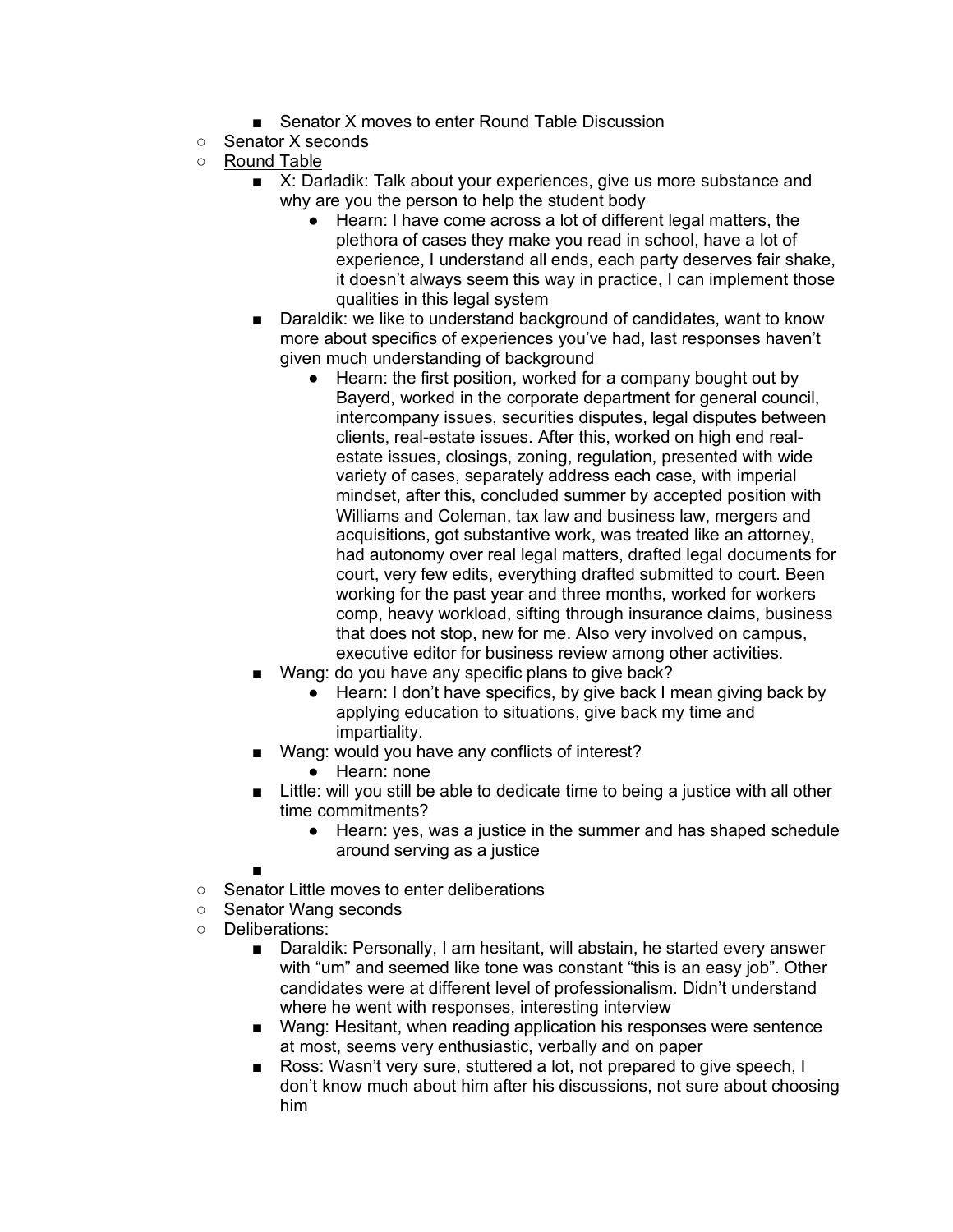- Little: Responses showed lack of knowledge on position, asked about how experiences would relate to position, did not relate it back to how he would apply it to this.
- Ross: doesn't really know what he is getting into, taking a job. Nothing wrong with this, not firmly ready to commit to doing this yet
- Daraldik: served as associate justice this summer, did not fully get chance to serve, him out of all candidates should set bar high, only one who has been a justice, conflicting and don't like to judge, but we have an expectation.
- Wang: What did the supreme court even do this summer
- Daraldik: nothing, did not get to much,
- Little: maybe fact that he was a justice made him unprepared, thinks maybe he did not have to prepare for this because he was confirmed before
- ■
- Senator Little moves to call the question
- Senator Wang seconds
- Closing statement:
- Thank you for your time, thank you for diligent questions, if confirmed i plan to approach this positon with clear mind and impartiality, using experience and education for student government and whole university, planning on learning from other justices to better myself.
- Vote
	- Daraldik: Abs
	- Little: No
	- Ross: No
	- Wang: No
- Nomination **RESULT**
- **Fails 0-3-1**
- **Bill 58** Sponsored by Senator Sojos To Clarify Funding Guidelines
	- Opening Statement
		- Makes it harder for funding boards to give out money, will reduce issues of spending too much money, makes it harder
	- Technical, Non-Debatable
		- None
	- Senator Little moves to enter Round Table Discussion
	- Senator Wang seconds
	- Round Table
		- Ross: some people have issues with funding, any examples?
		- Sojos: some groups could not get money at the end of the year because the committee was really low on funding, this will help the committee a lot in terms of spending too much, this would be helpful.
		- Wang: remembers this bill coming through finance, added two thirds vote, worried about cap on RTAC and PAC, should fund orgs they see fit, will be situations that arise where rates change, i think i am okay with this two thirds addition
		- ■
	- President Daraldik moves to call the question
	- Senator Wang seconds
	- Closing: